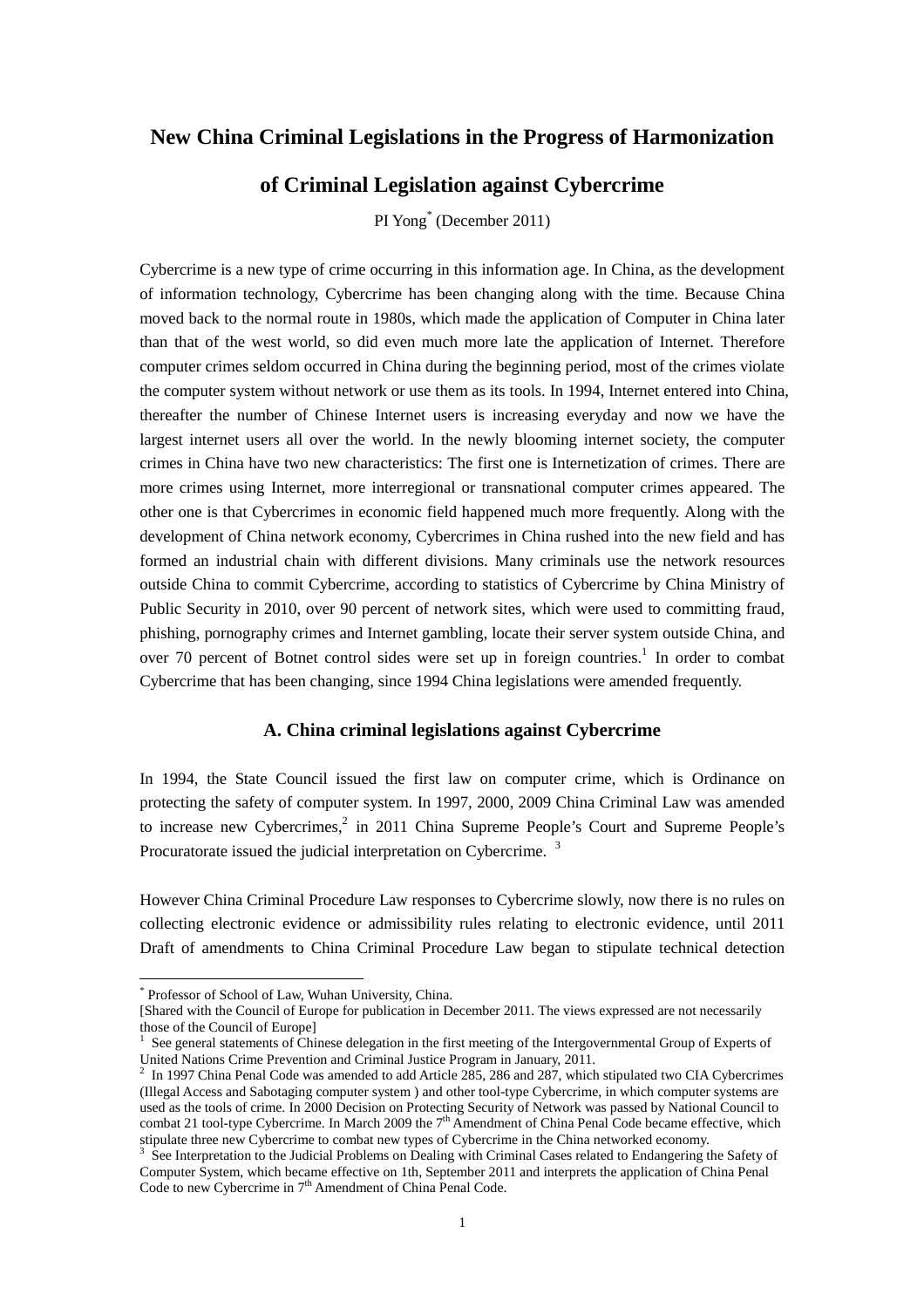measures that include electronic surveillance. <sup>4</sup>But China judicial practice already goes ahead of criminal procedure law, China Supreme People's Court and Supreme People's Procuratorate issued several judicial interpretations on electronic evidence.<sup>5</sup>

In the field of international judicial cooperation, there is no agreement between China and foreign countries on cooperation on combating Cybercrime, China does not join any international convention or treaty on Cybercrime also.

More details are given as below:

### **I. Provisions on Cybercrime in China Criminal Law**

In China Criminal Law, five Cybercrimes were prescribed, which are illegal accessing, illegal obtaining computer data, illegal controlling computer system, providing computer program or tools for illegal accessing or controlling computer system, and sabotaging computer system:

(1) According to the first paragraph of Article 285 of China Penal Code, Crime of illegal accessing is, illegal invading the computer system in the fields of State affairs, national defense construction or sophisticated science and technology;

(2) According to the second paragraph of Article 285, Crime of illegal obtaining computer data is illegal invading the computer system that is not belong to the computer system described above or using other technical method to obtain computer data in the computer system;

(3) According to the second paragraph of Article 285, Crime of illegal controlling is illegal controlling the computer system, which is described in the crime of illegal obtaining computer data;

(4) According to the third paragraph of Article 285, Crime of providing computer program or tools which is used to illegal access or control computer system is, providing computer program or tools which is especially produced for the aim to illegal invade or control computer system, and in the case of knowing the computer program and tools will be used for illegal invading or controlling computer system, deliberately providing them;

(5) According to the Article 286, Crime of sabotaging computer system is, sabotaging the functions of computer system or computer data in the computer system, which results in the failure of computer system.

In addition to the above provisions, there is a kind of Cybercrime in the field of China network economy, the criminals transfer, purchase or help to sell illegal acquired data or control of computer system, in order to seek illegal interests. In order to control the new kind of crimes, the aforementioned judicial interpretation prescribed that the criminals shall be convicted and punished according to provision in Article 312 of China Penal Code, which prescribes the crime of concealing illegally acquired goods. <sup>6</sup>If the ISP or advertising company willfully provide for

<sup>&</sup>lt;sup>4</sup> See http://www.npc.gov.cn/npc/xinwen/lfgz/2011-08/30/content\_1668503.htm, 2011 Draft Amendment of China Criminal Procedure Law and its interpretation. 5 See Provisions on Problems related to Examine and Identify Evidence in the Death Penalty Cases and Provisions

on the Judicial Problems related to Internet Gambling Cases, which were issued by China Supreme People's Court. <sup>6</sup> See Article 7 of Interpretation to the Judicial Problems on Dealing with Criminal Cases related to Endangering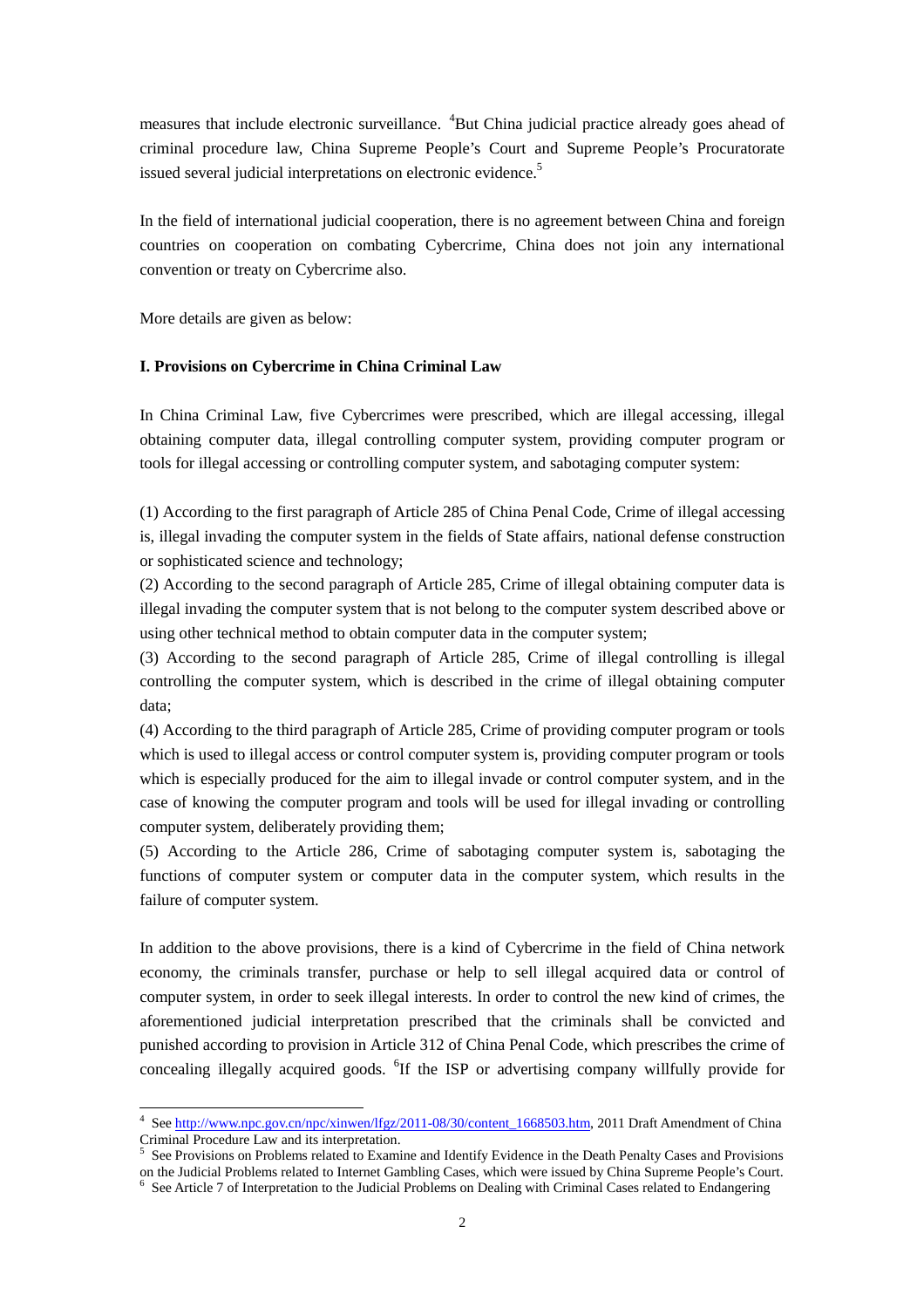criminals of Cybercrimes the technical support or financial help, they shall be convicted and punished as the accomplice.  $7$ 

I made a comparative research of criminal legislations between China and European community, the result is that: the aforementioned provisions reaches and goes beyond the standard set by Council of European Union Framework Decision on attacks against information systems, and reaches most of requirements of Council of Europe Convention on Cybercrime.

#### **II. China criminal procedural law on Cybercrime**

There is no independent criminal evidence law in China, collecting and adopting electronic evidence shall follow the common rules on evidence in China criminal procedure law and related judicial interpretations, now there are only few judicial interpretation that prescribe the rules on electronic evidence, for example, Provisions on Problems related to Examine and Identify Evidence in the Death Penalty Cases and Provisions on the Judicial Problems related to Internet Gambling Cases, which were issued by China Supreme People's Court. Since there are not sufficient rules on electronic evidence, the rules in other law field such as civil law, administrative law and the related judicial interpretations in fact play the role of instructing the police to collect electronic evidence and influencing the decision of Judge.

#### **1. Rules on collecting electronic evidence**

On the measure of retention of electronic data, China Internet regulations prescribe that ISP should record and save electronic data and provide them to the authorities if they are required. <sup>8</sup>The measure is not a criminal investigative measure, but it plays key role in the process of investigation to Cybercrime, without it the investigative authority cannot efficiently find Cybercrime and collect necessary evidence. So in the view of function of regulations,  $9$ <sup>4</sup>these Internet administrative regulations do help to collect electronic evidence.

On the measure of copying and detaining electronic data, before 2010 China investigative authority treated electronic data as video and voice data, so that electronic data was detained according to the rules prescribed to video and voice data. Now new judicial interpretation in 2010 prescribed special measures to copy, collect and preserve electronic data.<sup>10</sup>

On the measure of real time collecting electronic data, there is no measure of real time collecting electronic data in China criminal procedure law, but electronic surveillance is used in the criminal investigation of serious crimes. The electronic data that is collected by using electronic

the Safety of Computer System.

<sup>&</sup>lt;sup>7</sup> See Article 9 of Interpretation to the Judicial Problems on Dealing with Criminal Cases related to Endangering the Safety of Computer System.

<sup>8</sup> See Article 14of Management Measures on Internet Information Services, Article 19 of Implement Measures of Interim Provisions on International Networking of Computer Information Network, Article 14 of Management Measures on Internet Surfing Service Units and Article 14 of Management Measures on E-Bulletin Board Service, etc.<br><sup>9</sup> Vgl. Ulrich Sieber, Strafrechtsvergleichung im Wandel, Strafrecht und Kriminologie unter einem Dach,

Kollquium zum 90. Geburtstag von Professor Dr. Dr. h.c. mult. Hans-Heinrich Jescheck, S.78-130.

 $10$  See Article 5 of Provisions on the Judicial Problems related to Internet Gambling Cases.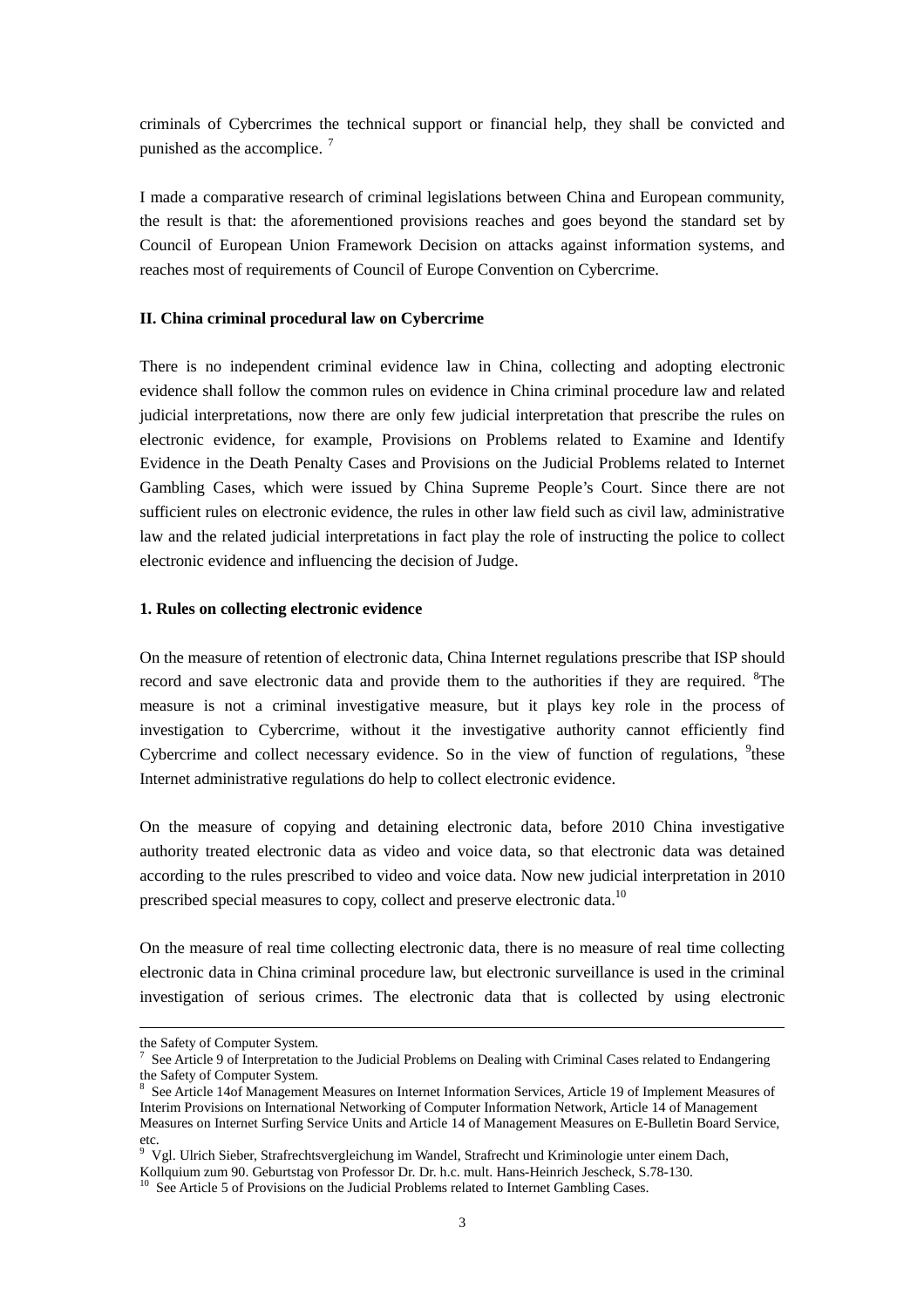surveillance cannot be used as evidence in the court,  $\frac{11}{10}$  because it is not the evidence prescribed in the criminal procedure law, so the electronic data can only be used to find other evidence such as oral statement. The draft of new amendment of China Criminal Procedure Law that will be passed in 2012 prescribed electronic evidence and technical investigative measures, which include the electronic surveillance. The draft prescribed its scope, implementation units, applicable object, period and its extension, security clause, aim and effect of the electronic data.<sup>12</sup> These provisions are similar to the related legislation of foreign countries and the Convention on Cybercrime.

On the measure of production order, Chinese legislations such as Criminal Procedure Law, <sup>13</sup>Nation Security Law<sup>14</sup> and People's Police Law<sup>15</sup> prescribe that the units and persons should truthfully provide evidence when the judge, prosecutor or police require the evidence. These provisions are similar to the related regulations in the Convention on Cybercrime.<sup>16</sup>

#### **2. Rules of adopting electronic evidence**

On the aspect of rules on adopting electronic evidence, now there are no rules on adopting electronic evidence, the judges adopt the electronic evidence according to the common rules on evidence, only few new judicial interpretation by China Supreme People's Court prescribed the principle and rules on the legality of the electronic evidence, these interpretation play an important role in the cases of Cybercrime. Neither is there rule of probative force of electronic evidence, judges make free decision on the probative force of electronic evidence according to all related evidences. However, the rules on probative force of electronic data in other law field affect the Chinese judges to make their decision. For example, electronic data is usually saved, transferred, processed electronic data through some electronic equipments, if these equipments conform to the national or industry standard, that will help judges believe the strong probative force of electronic evidence.

Generally speaking, on the aspect of criminal procedure law, China criminal procedural legislations on electronic evidence develop slowly. In the cases of Cybercrime, the special regulations in the China criminal procedural law, administrative law and judicial interpretation play the similar role as the related procedural provisions in the Convention on Cybercrime, and in majority part they are already in harmonization with Convention on Cybercrime. But on the aspect of the force, operability and balance between controlling crime and protecting civil right, China criminal legislation still should be improved.

### **III. Provisions on Jurisdiction and International Cooperation**

There are no special provisions on jurisdiction of Cybercrime in China Penal Code, for which Article 6 to Article 12 of China Penal Code are applied. If the place of the act or the consequence

<sup>&</sup>lt;sup>11</sup> See Article 3 of Interpretation on Judicial Problems of Criminal Investigation implemented by Criminal Investigative Units According to China Criminal Procedure Law.

<sup>&</sup>lt;sup>12</sup> See Article 5,56 of 2011 Draft Amendment of China Criminal Procedure Law and its interpretation.

<sup>13</sup> See Article 45 of China Criminal Procedure Law.

<sup>&</sup>lt;sup>14</sup> See Article 18 of Nation Security Law.

<sup>15</sup> See Article 34 of People's Police Law.

<sup>&</sup>lt;sup>16</sup> See Convention on Cybercrime of Council of Europe of 23.11.2001 (ETS No. 185), Article 18.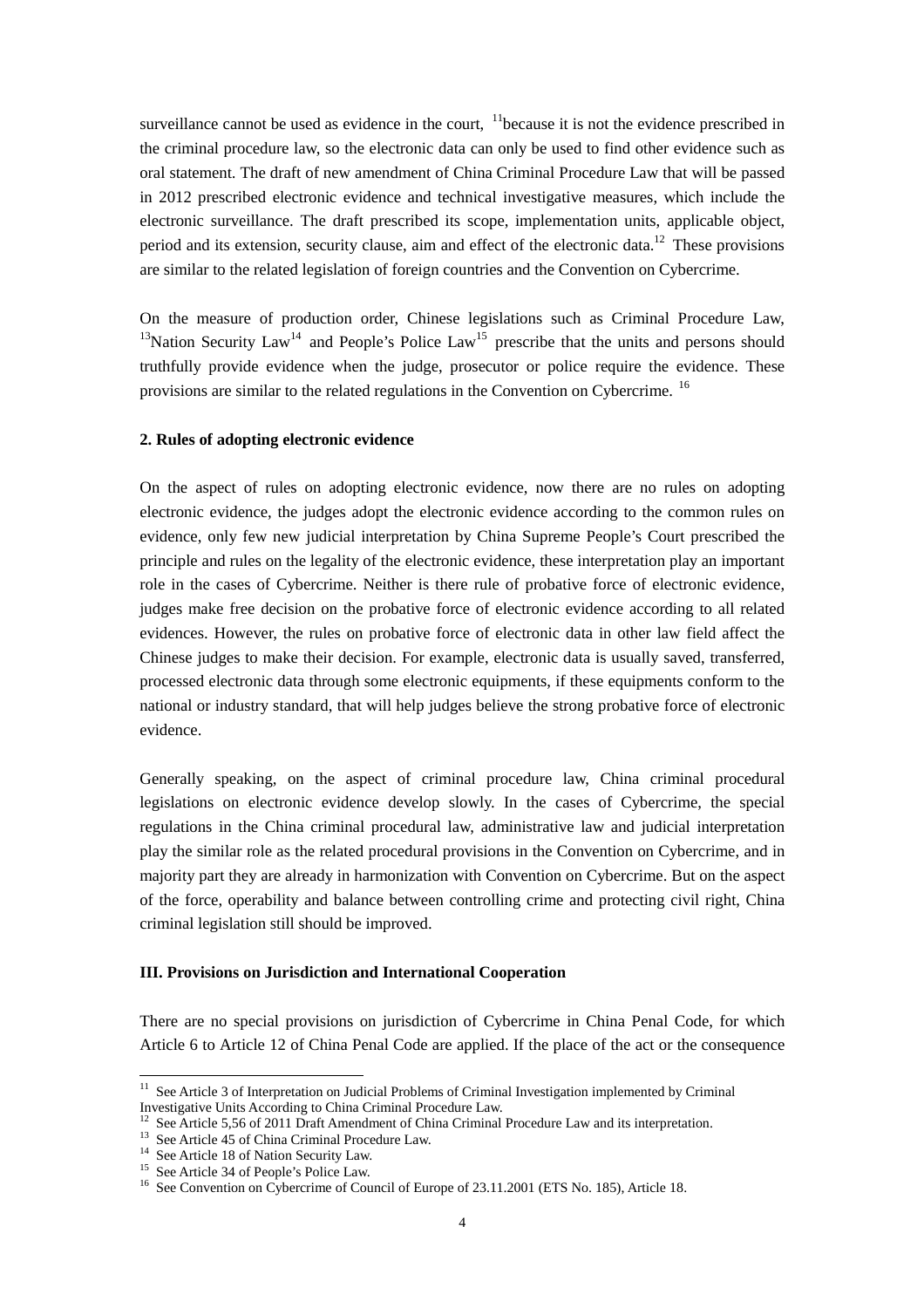of Cybercrime is in China, China Penal Code should be applied. If Chinese outside of China commits Cybercrime and the highest penalty of the crime is less than 3 years, China Penal Code may not be applied. China legislation is in harmonization with the Article 22 of Convention on Cybercrime and Article 10 of Council of European Union Framework Decision mentioned above, which make sure that Cybercrime in China can be ruled absolutely. Now there is not agreement between China and foreign countries or international treaty that prescribed the handling mechanism on the Cybercrime cases in which more than one country have the jurisdictions.

On the aspect of judicial cooperation on Cybercrime, there is not special judicial cooperative mechanism between China and foreign countries or international organization. But in the special transnational Cybercrime cases, China criminal investigative authorities have cooperated with foreign criminal authorities in the field of criminal investigation and help, from 2004 to 2010 China criminal investigative authority help more 40 countries investigative authorities in more than 700 Cybercrime cases.  $17$ 

# **B. Challenge of Harmonization of Criminal legislation against Cybercrime and the Role of China**

In the era of Internet, Cybercrime becomes the common threat of the world, because the technical base such as computer and Internet technique on which Cybercrime relied on is same for all the countries, so Cybercrimes in all countries have the same characteristics and trends. The common challenge makes the harmonization of the relevant criminal legislation of all countries necessary. Due to the work of CoE, CoEU and UN, some country's criminal legislation on Cybercrime began to harmonize, now legislation standard set by Framework Decision mentioned above becomes the basic standard which many country's legislations have already reached, Convention on Cybercrime represents the higher legislation standard, so the countries who reached the later standard are less. On the aspect of harmonization of criminal procedure law, even the countries who already ratified the convention, for example Germany, don't totally fulfill the obligation of transplanting the provisions in the convention to domestic law yet, it is almost sure that it will be much later for the ratified countries to build a transnational judicial cooperation programs that are strictly conformed to Convention on Cybercrime. Even in the scope of European community the progress of harmonization of criminal legislation against Cybercrime cannot be quick.

Convention on Cybercrime is an open international treaty, countries outside of Europe such as USA, Japan, Canada and South Africa also become its parties, so in the past, the present and the future CoE was, is and will still be the mover and one of the important leader in the progress of harmonization of criminal legislations of countries against Cybercrime. But CoE is a regional international organization and has limited effect on the countries outside of European, in addition, Convention on Cybercrime is only a response to Cybercrimes in the countries who participated in the drafting of the convention, and conditions and programs are hard to achieve after the convention became effective, therefore now the convention is effective to some European

 $17$  See general statements of Chinese delegation in the first meeting of the Intergovernmental Group of Experts of United Nations Crime Prevention and Criminal Justice Program in January, 2011.